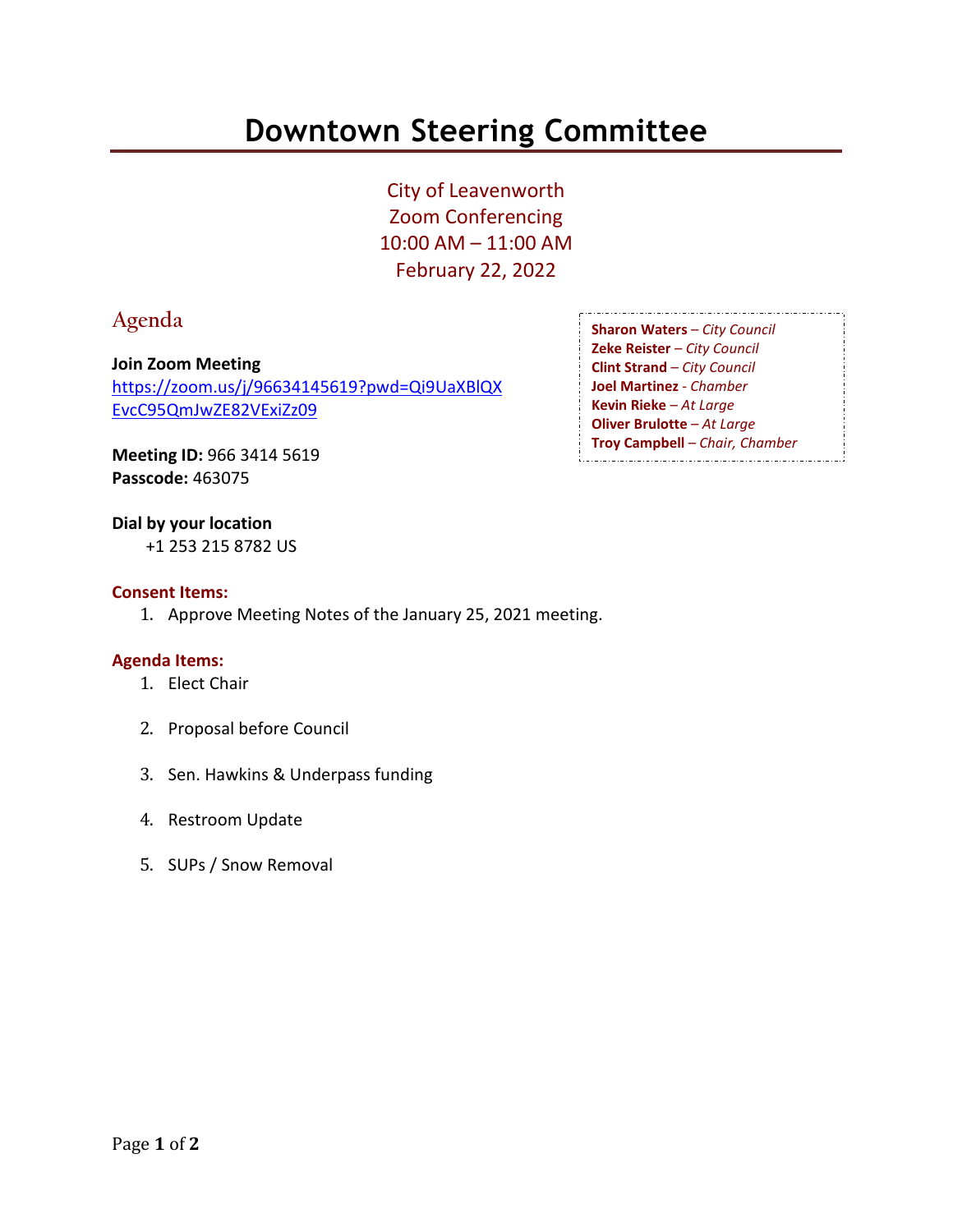# City of Leavenworth Zoom Conferencing 10:00 AM – 11:00 AM – January 25, 2022

**Attendees:** Troy Campbell, Sharon Waters, Kevin Rieke, Clint Strand, Joel Martinez, Oliver Brulotte, Christie Voos, Maggie Boles, Zeke Reister, Sue Cragun, Jessica Stoller, Tom Wachholder, and Rick Emmons

# **Consent Items:**

1. Committee approved the meeting notes of the November 23, 2021, meeting.

#### **Agenda Items:**

#### **Review Funding Project Proposal document**

- a. Details and Deliverables reviewed the project proposal; the goal of this group is to present this document to the full council on why there needs to be a master plan update. Two scenarios; 1.) working with company to identify impacts of street closure, and 2.) Develop a conceptual plan including all items in this proposal, to be in the RFP.
- b. Next Steps Once this document is approved by the Steering Committee and approved by the full council, this group will then help with conception of the RFP (for up to \$70K in funding) and select a firm. Followed by help with finalizing timelines and guiding with feedback throughout the process with the chosen firm. Noted that some committee members expressed concerns about any potential adverse impacts for businesses or others who have had access prior to this process and will still need access. The process is designed to identify any issues or impacts with a downtown street closure, so those issues will be identified during the due diligence of this process.
- c. Vote to proceed Zeke Reister motioned to recommend that the City Council authorize the solicitation of a Request for Qualifications, Clint Strand 2nd, approved unanimously.

## **Restroom Update**

a. The intent is to proceed with the preliminary design work that was completed last year; however, the City Attorney has advised staff to go through a formal selection process for a firm to finalize the preliminary design and to create plans and specifications. The City estimated the timeline for bid ready documents to be sometime from late summer to the end of fall 2022.